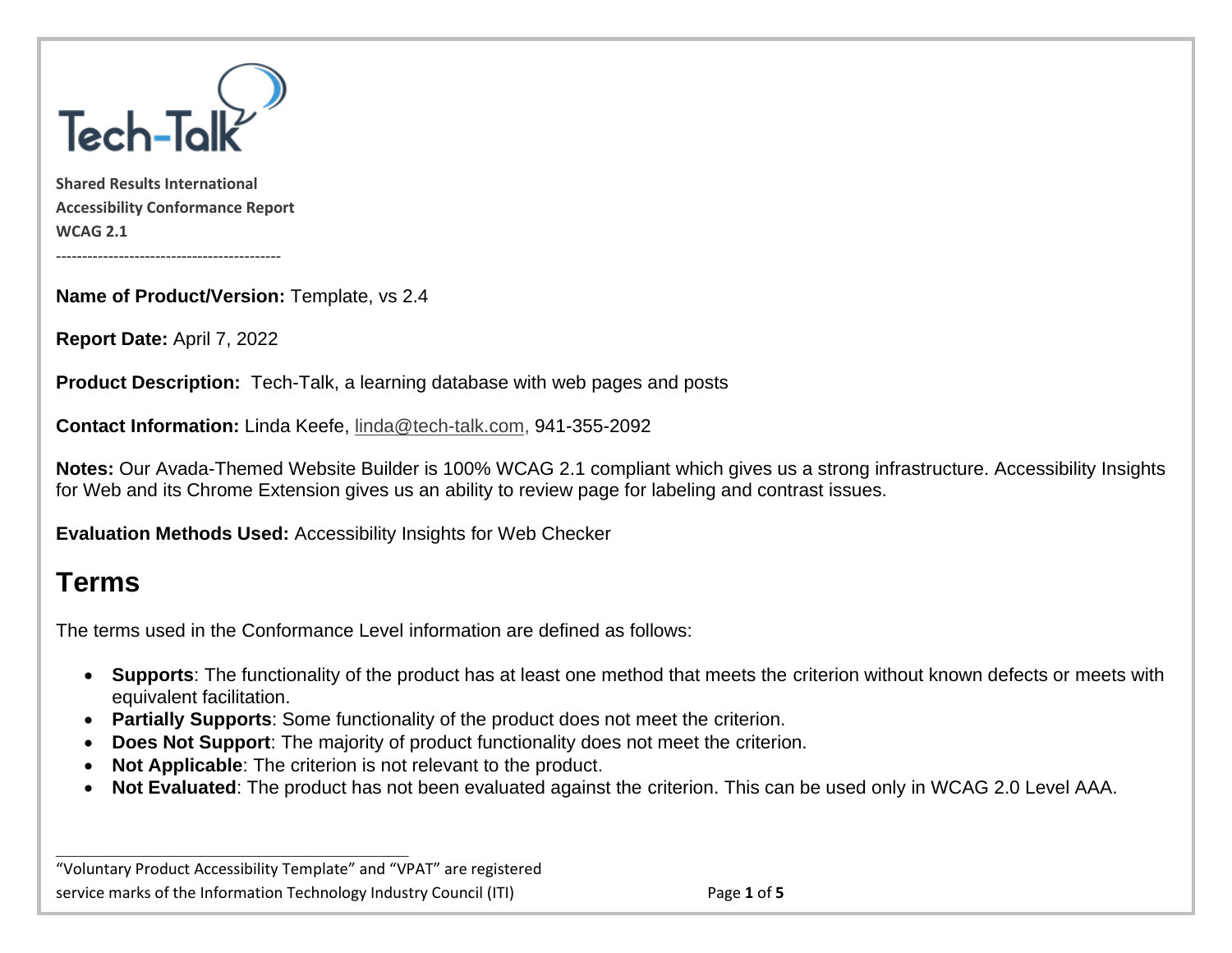# **Table 1: Success Criteria, Level A**

Notes:

| <b>Criteria</b>                                                      | <b>Conformance Level</b> | <b>Remarks and Explanations</b>                                                                                                                                     |  |
|----------------------------------------------------------------------|--------------------------|---------------------------------------------------------------------------------------------------------------------------------------------------------------------|--|
| 1.1.1 Non-text Content (Level A)                                     | Supports                 | With rare exception, Tech-Talk (TT) content is Text only.<br>Any non-text media is essentially "decorative" because<br>there is no additional information provided. |  |
| 1.2.1 Audio-only and Video-only (Prerecorded) (Level A)              | Supports                 | Videos are Media Alternatives to text; they also have<br>closed captioning.                                                                                         |  |
| 1.2.2 Captions (Prerecorded) (Level A)                               | Supports                 | All article/videos have closed captioning. Webinar<br>videos have lengthy text details in the Quick Reference<br>Guide companion documents.                         |  |
| 1.2.3 Audio Description or Media Alternative (Prerecorded) (Level A) | Not applicable           |                                                                                                                                                                     |  |
| 1.3.1 Info and Relationships (Level A)                               | Supports                 |                                                                                                                                                                     |  |
| 1.3.2 Meaningful Sequence (Level A)                                  | Supports                 | With rare exception, all text is in a singular column, read<br>from top to bottom.                                                                                  |  |
| 1.3.3 Sensory Characteristics (Level A)                              | Not applicable           |                                                                                                                                                                     |  |
| 1.4.1 Use of Color (Level A)                                         | Not applicable           | Color is not used for anything other than décor.                                                                                                                    |  |
| 1.4.2 Audio Control (Level A)                                        | Not applicable           | No audio plays automatically.                                                                                                                                       |  |
| 2.1.1 Keyboard (Level A)                                             | Supports                 | Our Avada Website Builder is 100% WCAG 2.1<br>compliant and ready.                                                                                                  |  |
| 2.1.2 No Keyboard Trap (Level A)                                     | Supports                 | Additionally, our content is 95% text; no need for<br>complicated keyboard functions.                                                                               |  |
| 2.1.4 Character Key Shortcuts (Level A 2.1 only)                     | Supports                 | Our Avada Website Builder is 100% WCAG 2.1<br>compliant and ready.                                                                                                  |  |
| 2.2.1 Timing Adjustable (Level A)                                    | Not applicable           | There is no timing functionality on our site.                                                                                                                       |  |
| 2.2.2 Pause, Stop, Hide (Level A)                                    | Not applicable           | We have moving content.                                                                                                                                             |  |
| 2.3.1 Three Flashes or Below Threshold (Level A)                     | Supports                 | We have no flashing content.                                                                                                                                        |  |
| 2.4.1 Bypass Blocks (Level A)                                        | Not applicable           | We have no repeated content; no need for bypass<br>blocks.                                                                                                          |  |
| 2.4.2 Page Titled (Level A)                                          | <b>Supports</b>          |                                                                                                                                                                     |  |
| 2.4.3 Focus Order (Level A)                                          | Supports                 |                                                                                                                                                                     |  |
| 2.4.4 Link Purpose (In Context) (Level A)                            | Partially Supports       |                                                                                                                                                                     |  |
| Page 2 of 5 (Tech-Talk.com)                                          |                          |                                                                                                                                                                     |  |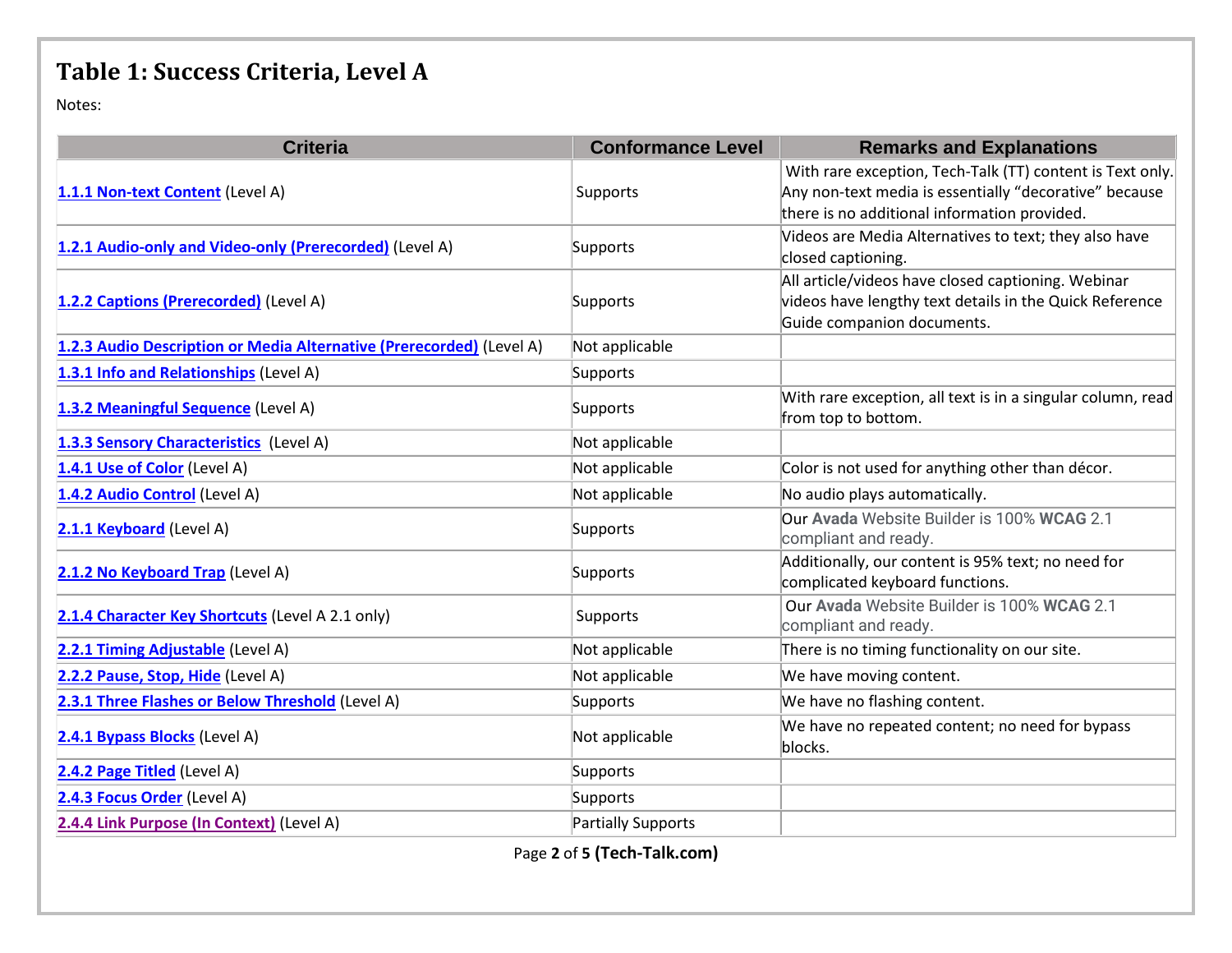| <b>Criteria</b>                               | <b>Conformance Level</b> | <b>Remarks and Explanations</b>                               |
|-----------------------------------------------|--------------------------|---------------------------------------------------------------|
| 2.5.1 Pointer Gestures (Level A 2.1 only)     | Not applicable           |                                                               |
| 2.5.2 Pointer Cancellation (Level A 2.1 only) | Not applicable           |                                                               |
| 2.5.3 Label in Name (Level A 2.1 only)        | Supports                 |                                                               |
| 2.5.4 Motion Actuation (Level A 2.1 only)     | Not applicable           |                                                               |
| <b>3.1.1 Language of Page (Level A)</b>       | Supports                 | Every page/post can be auto translated into 100+<br>languages |
| $3.2.1$ On Focus (Level A)                    | Supports                 |                                                               |
| 3.2.2 On Input (Level A)                      | Not applicable           | Site does not employ input items.                             |
| <b>3.3.1 Error Identification (Level A)</b>   | Supports                 |                                                               |
| <b>3.3.2 Labels or Instructions (Level A)</b> | Supports                 |                                                               |
| 4.1.1 Parsing (Level A)                       | Supports                 |                                                               |
| 4.1.2 Name, Role, Value (Level A)             | Supports                 |                                                               |

### **Table 2: Success Criteria, Level AA**

Notes:

| <b>Criteria</b>                                  | <b>Conformance Level</b> | <b>Remarks and Explanations</b>                                                                            |
|--------------------------------------------------|--------------------------|------------------------------------------------------------------------------------------------------------|
| 1.2.4 Captions (Live) (Level AA)                 | Partially supports       | Captions not available on webinars, but alternative text<br>document is.                                   |
| 1.2.5 Audio Description (Prerecorded) (Level AA) | Not applicable           |                                                                                                            |
| 1.3.4 Orientation (Level AA 2.1 only)            | Supports                 |                                                                                                            |
| 1.3.5 Identify Input Purpose (Level AA 2.1 only) | Supports                 |                                                                                                            |
| 1.4.3 Contrast (Minimum) (Level AA)              | Partially supports       | Some of our headings are not fully contrasting. We are<br>working to bring all pages into full compliance. |
| 1.4.4 Resize text (Level AA)                     | Supports                 |                                                                                                            |
| 1.4.5 Images of Text (Level AA)                  | Supports                 |                                                                                                            |
| 1.4.10 Reflow (Level AA 2.1 only)                | <b>Supports</b>          |                                                                                                            |
| 1.4.11 Non-text Contrast (Level AA 2.1 only)     | <b>Supports</b>          |                                                                                                            |
| 1.4.12 Text Spacing (Level AA 2.1 only)          | Supports                 |                                                                                                            |

Page **3** of **5 (Tech-Talk.com)**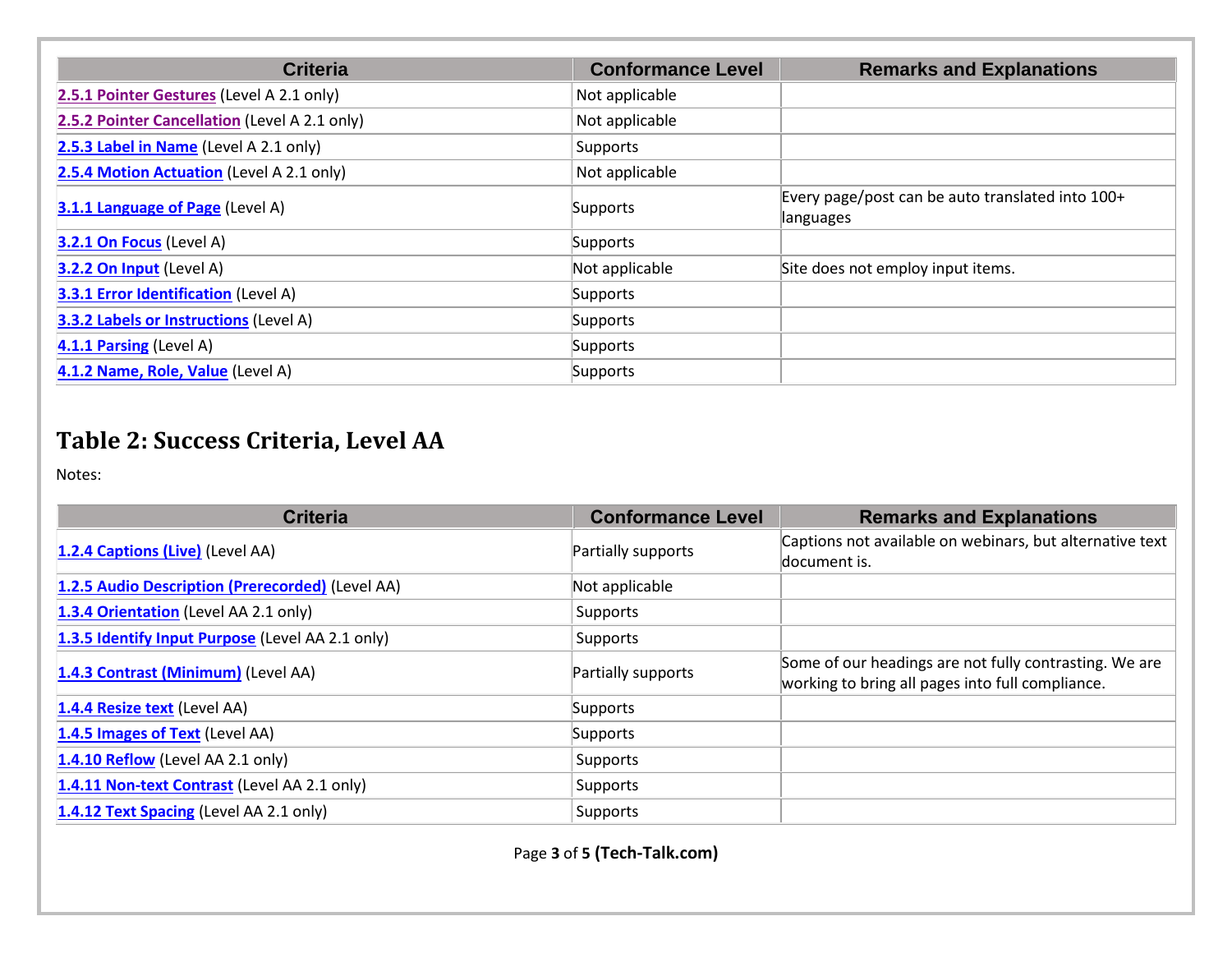| <b>Criteria</b>                                            | <b>Conformance Level</b> | <b>Remarks and Explanations</b> |
|------------------------------------------------------------|--------------------------|---------------------------------|
| 1.4.13 Content on Hover or Focus (Level AA 2.1 only)       | Supports                 |                                 |
| 2.4.5 Multiple Ways (Level AA)                             | Supports                 |                                 |
| 2.4.6 Headings and Labels (Level AA)                       | Supports                 |                                 |
| 2.4.7 Focus Visible (Level AA)                             | Supports                 |                                 |
| 3.1.2 Language of Parts (Level AA)                         | Supports                 |                                 |
| <b>3.2.3 Consistent Navigation (Level AA)</b>              | Supports                 |                                 |
| <b>3.2.4 Consistent Identification (Level AA)</b>          | Supports                 |                                 |
| <b>3.3.3 Error Suggestion (Level AA)</b>                   | Supports                 |                                 |
| 3.3.4 Error Prevention (Legal, Financial, Data) (Level AA) | Not applicable           |                                 |
| 4.1.3 Status Messages (Level AA 2.1 only)                  | Not applicable           |                                 |

### **Table 3: Success Criteria, Level AAA**

Notes:

| <b>Criteria</b>                                            | <b>Conformance Level</b> | <b>Remarks and Explanations</b>                                                     |
|------------------------------------------------------------|--------------------------|-------------------------------------------------------------------------------------|
| 1.2.6 Sign Language (Prerecorded) (Level AAA)              | Not applicable           | All media recordings have text equivalents.                                         |
| 1.2.7 Extended Audio Description (Prerecorded) (Level AAA) | Not applicable           |                                                                                     |
| 1.2.8 Media Alternative (Prerecorded) (Level AAA)          | <b>Supports</b>          |                                                                                     |
| 1.2.9 Audio-only (Live) (Level AAA)                        | Not applicable           |                                                                                     |
| 1.3.6 Identify Purpose (Level AAA 2.1 only)                | Supports                 |                                                                                     |
| 1.4.6 Contrast (Enhanced) (Level AAA)                      | Partially supported      | Working to ensure all older pages are compliant.                                    |
| 1.4.7 Low or No Background Audio (Level AAA)               | Not applicable           |                                                                                     |
| 1.4.8 Visual Presentation (Level AAA)                      | Not supported            |                                                                                     |
| 1.4.9 Images of Text (No Exception) (Level AAA)            | Partially                | All images are decorative in that the text spells out<br>everything a reader needs. |
| 2.1.3 Keyboard (No Exception) (Level AAA)                  | Supports                 |                                                                                     |
| 2.2.3 No Timing (Level AAA)                                | Not applicable           |                                                                                     |
| 2.2.4 Interruptions (Level AAA)                            | Not applicable           | No timing or automated updates on site.                                             |
| 2.2.5 Re-authenticating (Level AAA)                        | Supports                 |                                                                                     |